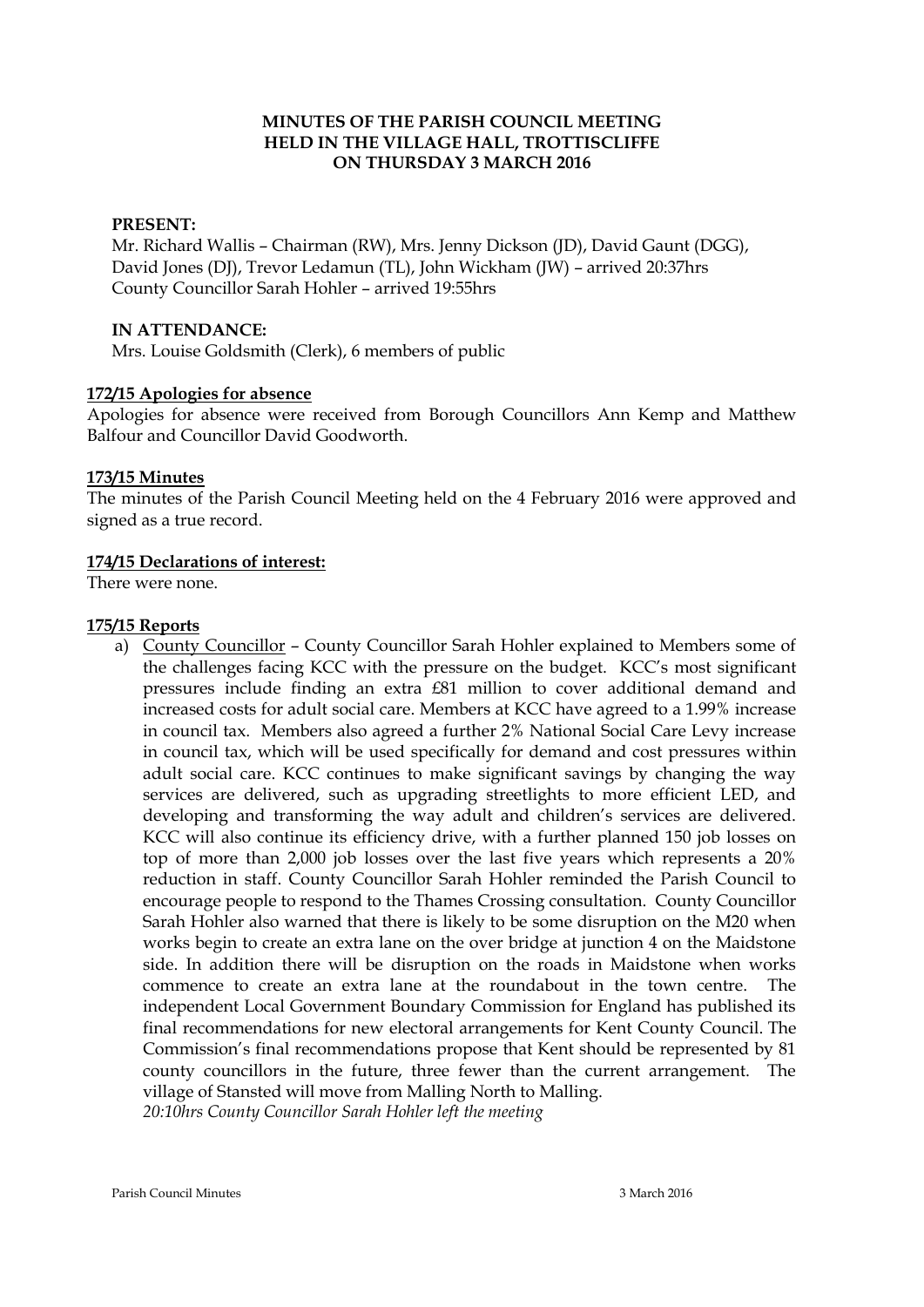- b) Borough Councillor there was no report.
- c) Kent Police The Clerk had compiled the following report in the absence of a report from Kent Police. On the 9 February 2016 equipment was taken from a building site in Roughetts Road, Ryarsh. On the 17 February a shed was broken into in The Street and items were taken and a bicycle was stolen from a garage in Roughetts Road. On the 20 February a car parked in Butchers Lane, Mereworth was keyed. Although it has not been reported to Kent Police Members noted that on the 3 March 2016 a stone was fired through the window of The George and hit the back wall. Fortunately, no one was injured. It appears to have been fired using a catapult from a car. The rear side window of a car by Sharon Cottages was also broken together with two windows in another car. This is not the first time this has happened and the Clerk has reported Members' concerns to the PCSO.
- d) KALC Area Committee there has been no meeting.
- e) JPCTCG there has been no meeting.

Parish Partnership Panel – TL attended the meeting held on the 18 February 2016 and advised Members of the following:

Clean for The Queen – T&MBC have launched a campaign to clear up Britain in time for the Queen's 90th birthday. Volunteers across the county are encouraged to clean up their local areas. T&MBC are encouraging community groups to hold events throughout March and April and will support these by assisting with publicity, providing equipment and arranging rubbish collection.

KCC Soft Landscaping Scheme – KALC T&M branch discussed their informal discussions with KCC on improved collaborative working with parishes and providing services in a different way. The Borough Council are also talking to KCC regarding a 'district deal' and looking at opportunities for more local service delivery.

Local Plan and Planning Reforms Update - The Planning Policy Manager provided an update on the progress of the Local Plan and the programme for its preparation. Good progress is being made on the assessments of the sites submitted as part of the Call for Sites exercise. However, ongoing Government planning reforms has meant that the Local Plan programme has been revised and the Issues and Options element will now be out for consultation in September 2016 rather than the spring as originally planned.

- f) Trosley Liaison Group there has been no meeting. RW reported on a meeting held on the 22 February to do with the Old Chalk New Downs Project which he had attended on behalf of the Parish Council. This lottery funded project aims to reconnect, restore and create chalk grassland and other downland habitat where they historically existed by addressing the management along the scarp between Kemsing Down and Detling Hill. The project involves a number of stakeholders including Parish Councils.
- g) Village Hall Committee DJ reported that a meeting had been held on the 8 February 2016.

# **176/15 Matters arising**

- a) Defibrillator TL reported that a local community responder might be willing to hold an awareness session for parishioners and visitors to the village to come along to and find out more about how a defibrillator can save lives. Once a date is known this will be published in The Pilgrims.
- b) Parish Plan/Emergency Plan Members discussed the timing of getting the process started and **resolved** to postpone holding any public consultation event until the Autumn.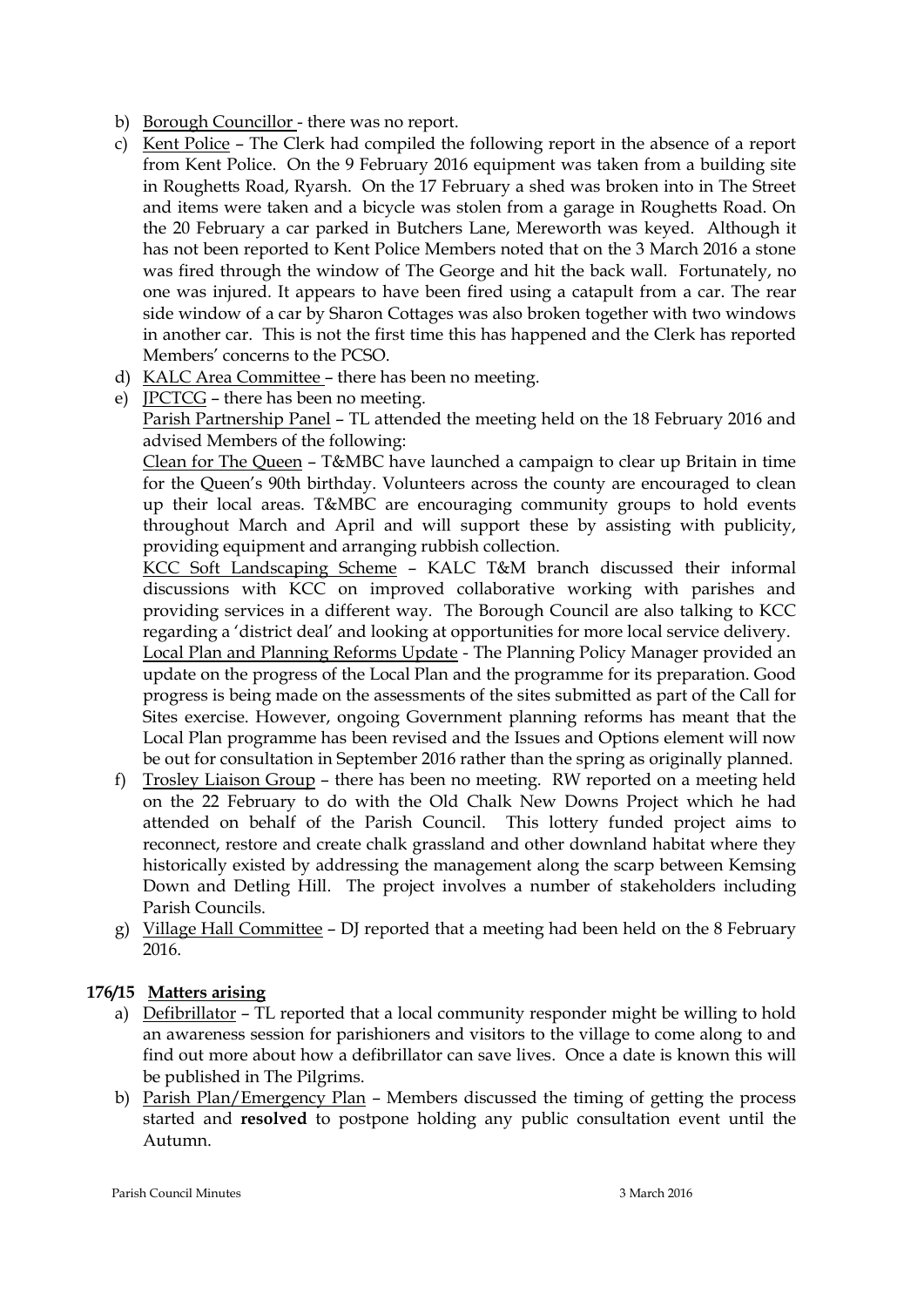- c) Request to re-site the dog waste bin in Pinefields Lane The Clerk had met with T&MBC to consider siting the dog waste bin near to the allotments in Green Lane. T&MBC would have no objection to it being sited here but also suggested that it could be located on the bridleway at the end of Green Lane, screened by a tree and vegetation from the housing opposite. Members preferred this alternative location but before making a final decision **resolved** that the Clerk should deliver a note to the housing in the area to advise them that a dog waste bin will be positioned on the bridleway. Members noted correspondence from a local resident who feels that the current location of the dog poo bin in Pinefields Lane is convenient for dog walkers.
- **d)** Trottiscliffe School Diamond Jubilee June 2016 JD had attended a meeting of the committee set up to organise the celebrations. Members were pleased to hear that the committee were now thinking of holding a tea party and celebration on the recreation ground on the 10 June from 1.30pm-7pm. Members **resolved** to give the school and committee permission to use the recreation ground on this date subject to sight of a satisfactory risk assessment.
- **e)** The Queen's 90th Birthday Beacons 21 April 2016 RW reported that a number of people were able to help with organising a celebration and the lighting of the beacon in honour of The Queen's 90th Birthday celebrations on the 21 April 2106. It was **resolved** that the Parish Council would provide a drink for people to toast The Queen and that people should bring their own nibbles. A lighting time for the beacon of 7.30pm has been offered. The Clerk was asked to advise the Pageantmaster that the Parish Council will be lighting the beacon at 8pm. An idea to ensure that local residents also celebrating their 90th birthday this year are included was discussed. The Clerk was asked to place an invitation giving all the details of this event in The Pilgrims and to book the village hall. Members **resolved** to not purchase any commemorative gifts.
- **f)** Dares of Meetings

It was **resolved** to hold the Parish Council meetings due be held in May and June on the 12 May and 9 June. It was also **resolved** to change the date of the Annual Parish Meeting to the 14 April 2016. The Clerk was asked to change the bookings for the village hall.

#### **177/15 Finance & Policies**

a) Statement of payments to be made and income received

#### **Balances as at 26 February 2016:**

|             | £ 1,674.64 |
|-------------|------------|
|             | £17,279.88 |
|             | £16,775.02 |
|             |            |
|             | £ 3,946.33 |
|             |            |
| $f_{\cdot}$ | 1,033.93   |
|             |            |

#### **Receipts**

Transparency Fund Grant for laptop, printer, software and ink: £993.73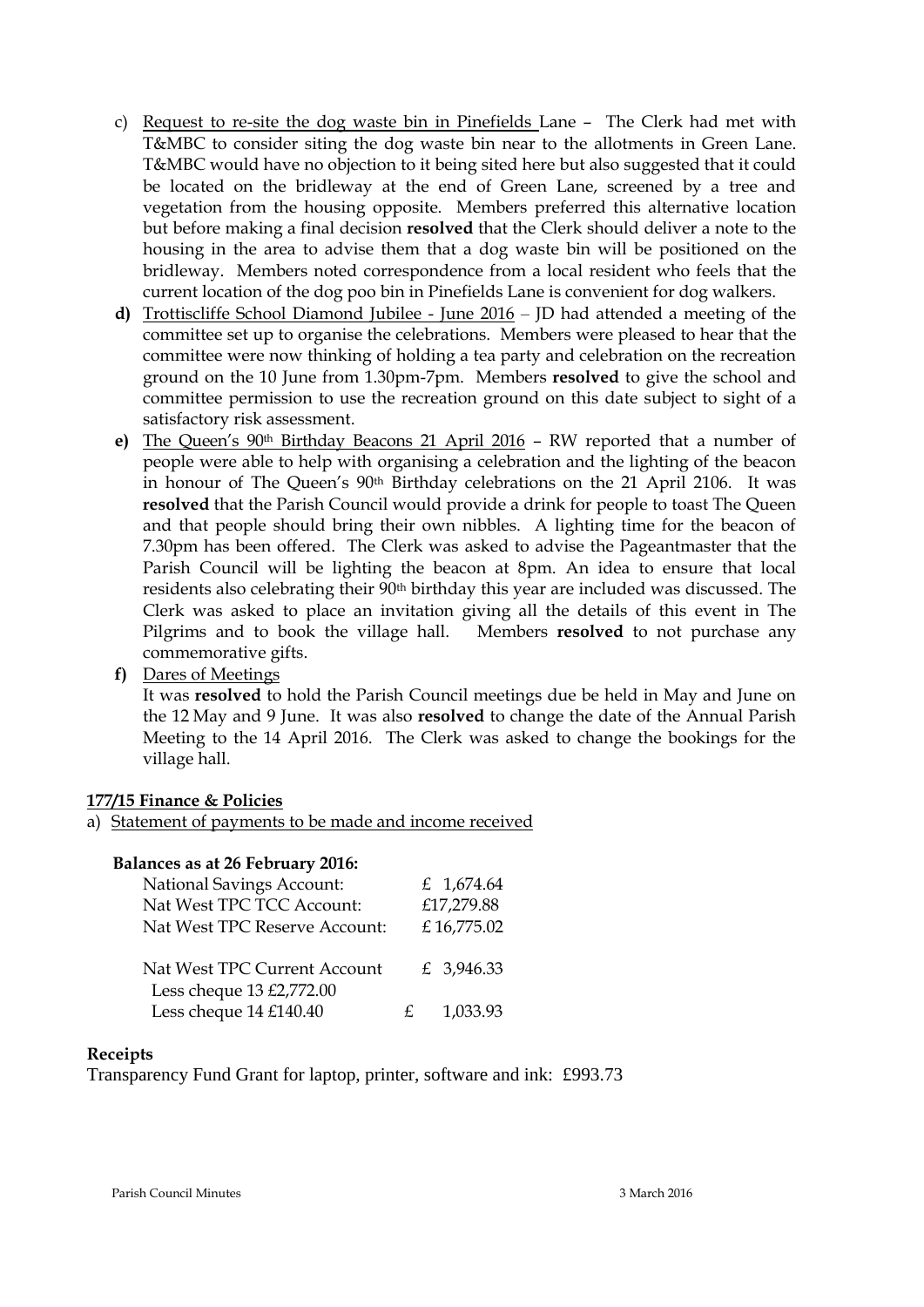# **Cheques for signature TPC Current Account:**

| Supplier                    | Description                   | <u>Cheque</u> | Amount               |
|-----------------------------|-------------------------------|---------------|----------------------|
|                             |                               | Number        |                      |
| Mrs L S Goldsmith           | (Salary- 4 weeks)             |               |                      |
|                             | $(05/02/16 - 03/03/16)000015$ |               | £157.48              |
| <b>HMRC</b>                 | (Clerk's Tax)                 | 000016        | £104.80              |
| Mrs L S Goldsmith           | (Expenses)                    | 000017        | £ 81.87              |
| Trottiscliffe PCC           | (Annual Grant)                | 000018        | £ 450.00             |
| Trottiscliffe Village Hall  | (Annual Grant)                | 000019        | £1,300.00            |
| Trottiscliffe C of E School | (Annual Grant)                | 000020        | £1,250.00            |
| <b>CPRE</b>                 | (Annual subscription)         | 000021        | 36.00<br>$f_{\cdot}$ |
| Mrs L S Goldsmith           | (Reimbursement of laptop)     |               |                      |
|                             | printer, software, ink)       | 000023        | £ 949.54             |
| Citizens Advice Bureau      | (Donation)                    | 000024        | 50.00<br>$+$         |
| Total                       |                               |               | £4,379.69            |
|                             |                               |               |                      |

Transfer from TPC Reserve Account to TPC Current Account: £3,450.00

Cheques for signature TPC TCC Account: There were none.

The Chairman proposed that the cheques listed above be signed. Agreed.

b) Donations - Members **resolved** to not opt out of the external audit arrangements that the Smaller Authorities' Audit Appointments Limited (SAAA) is putting on place. These arrangements will take effect from the 1 April 2017 and end on the 31 March 2022.

c) CATMB – Members **resolved** to donate £50.00 to the Citizens Advice Tonbridge & Malling. d) Asset Register – The Clerk will produce a revised asset register. It was noted that the Parish Council's insurance is due for renewal on the 31 May 2016. The Clerk will obtain quotes.

## **178/15 Members of public:**

Two members of public discussed the problem of lorries for the quarry arriving and creating a noise disturbance in Ford Lane as early as 5.30am. Concern about the speed that some of the lorries travel at was also raised. Ian Fern, the owner of the quarry attended the meeting as a member of the public. A member of public expressed their disappointment that the Parish Council were not going to reconsider their decision to relocate the dog waste bin in Pinefields Lane.

*21:05hrs 3 members of public left the meeting*

## **179/15 Planning**

a) Applications: There were none to consider.

b) Decisions from T&MBC

1] TM/15/03902/FL – Beaumont, Taylors Lane, Trottiscliffe, ME19 5ES Erection of two storey side extension and replacement of dormer window to front roof slope. *Approved* 2] TM/15/03803/FL – Luxor, Ford Lane, Trottiscliffe, ME19 5DP

Construction of detached single storey garage. Conversion of existing integral garage into a habitual room including new front bay window. *Refused*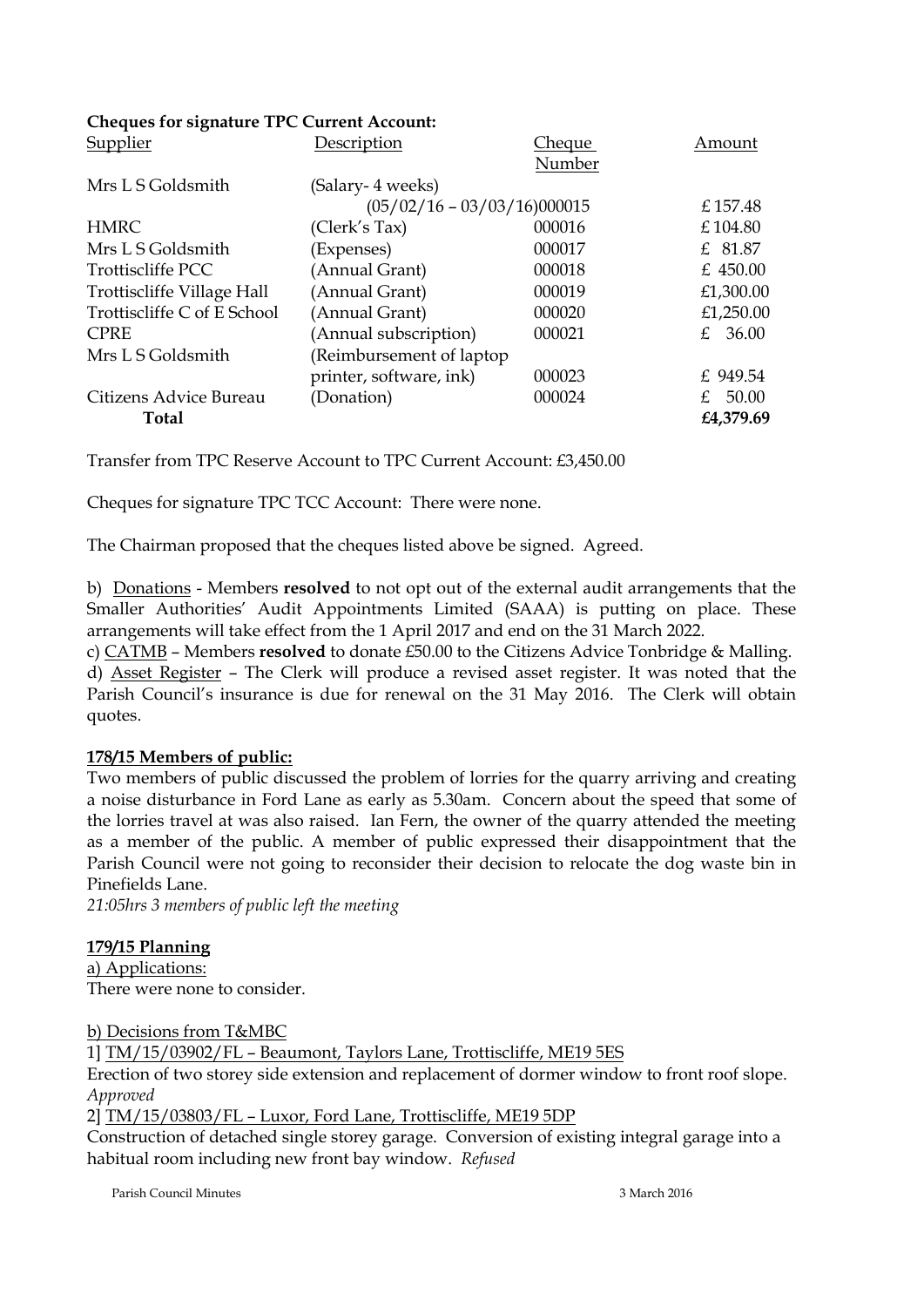3] TM/15/03163/FL – Plough Inn, Taylors Lane, Trottiscliffe, ME19 5DR

Creation of timber pergola to patio area. Replacement of cellar flaps and decorative works to the kitchen and WCs. *Approved*

# c) Other planning matters

1] KCC/TM/0378/2014 – Wrotham Quarry – Ian Fern attended the meeting as a member of the public and listened to the concerns of local residents about the problem of lorries turning up very early at the quarry and creating noise and also the speed that some of the lorries travelled at. Ian Fern explained the history of the site and his involvement and also explained the next stages for extending the quarry and the implications of the proposed tunnel. Members were pleased to hear that Ian Fern could be willing to assist with community projects.

2] Whitaker Cottage – unauthorised use as separate dwelling. Enforcement are finalising the wording for a Planning Contravention Notice and hope to have this served soon.

3] Trosley Farm – Enforcement has advised the Clerk that the retrospective planning application for some works to create a new sand riding area, new roadway and a small area of hard-surface is still invalid.

4] TM/14/02568/OA – Copper Beech, Pinesfield Lane, Trottiscliffe. – Members noted that an appeal lodged against a refusal for an outline application of a detached dwelling house has been dismissed.

5] 4 Taylors Lane, Trottiscliffe, alleged unauthorised porch – Planning Enforcement have advised that following an inspection of the premises and of council records, it is apparent that there may have been a breach of planning control at the site. This matter is the subject of further investigation and an enforcement file has been opened.

# **180/15 Highways, Footways and Footpaths**

1] Traffic mounting the pavement on Taylor's Lane - KCC are in the process of drafting a proposal which will be used to commence the required consultation process.

2] Traffic Survey, Taylors Lane/Vigo Hill – County Councillor Sarah Hohler has advised the Clerk that the engineer has drawn up plans with optimal siting for speed signs and repeaters and that she has given her approval for her Member grant to be used to fund the consultation. 3] Village Sign formerly located at the duck pond – TL reported that the works to install the sign will be taking place shortly.

4] Electricity supply to the Christmas Tree – The Clerk has submitted a request to KCC for a permanent power supply to be installed on the village green opposite The George.

5] Reported Faults

i) Fault 198332 – pothole in Church Lane – works completed

ii) PROW 756774 Surface Repair to Public Bridleway MR185 at Green Lane - the Clerk has requested that some road planings are laid the whole length between Green Lane and the field.

iii) Fault - overflowing blocked drains in Taylors Lane – works have been programmed. iv) School Lane, blocked pavements – the Clerk has written to the school asking them to

remind parents to be respectful when parking in School Lane and not block the pavements.

v) Incomplete white lining Taylors Lane – KCC are scheduling the works for the white lining to be completed.

vi) Parking on the pavements in Taylors Lane – Members discussed this ongoing problem and asked the Clerk to report their concerns to the PCSO and to find out what action could be taken.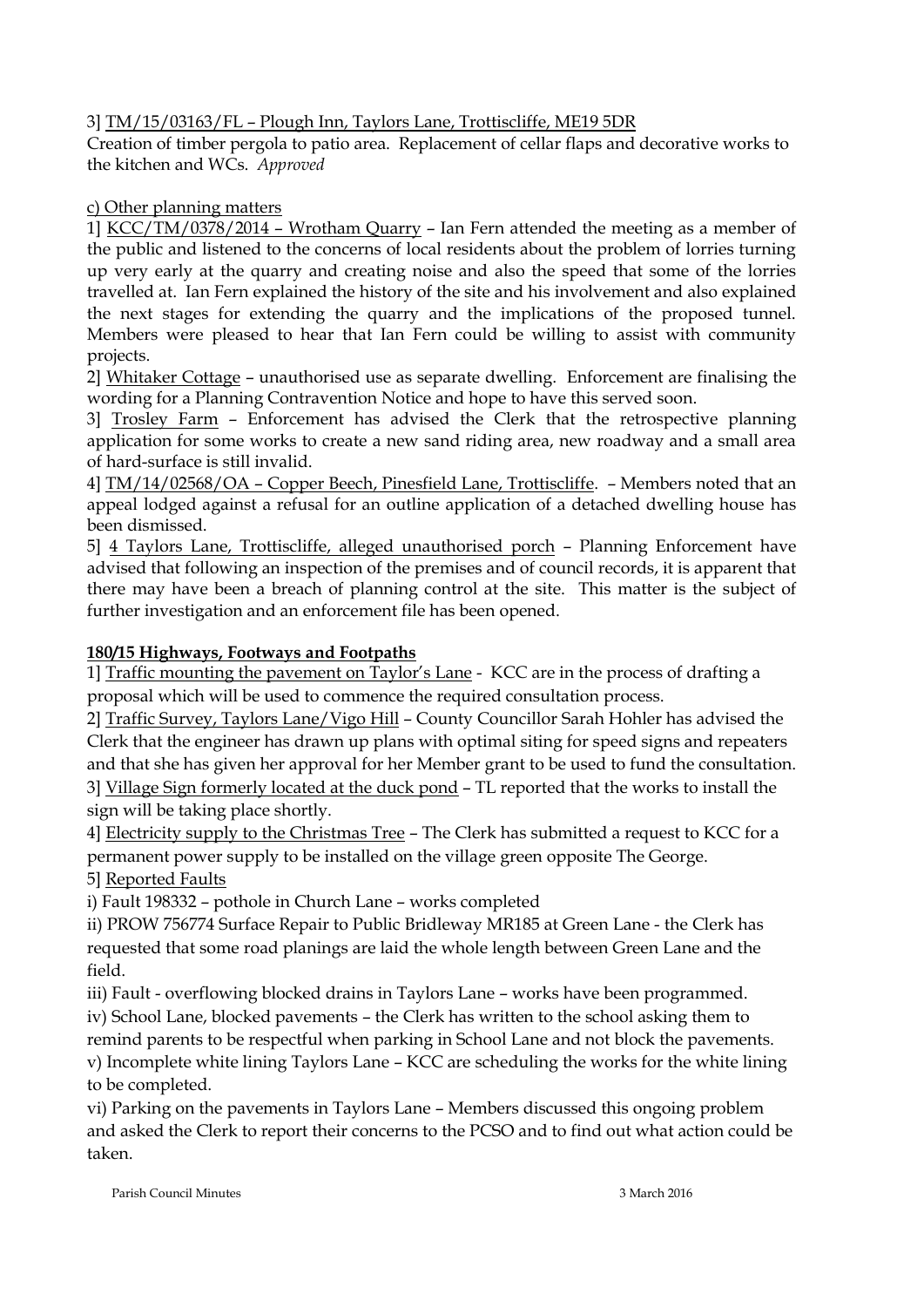vii) Taylors Lane – TL agreed to report to KCC that there are 2 potholes in the lay-by next to the Parish Council noticeboard.

viii) Street sign Taylors Lane/The Pilgrims – the Clerk was asked to report that the sign has lost some of its letters.

ix) The Plough Inn – the Clerk was asked to remind the owner of The Plough to not block the pavement with signs/boards, particularly during the night.

# **181/15 Open Spaces, Recreation Ground and Allotments**

1] Remedial work to the playground

JW reported that he and the Clerk had met with the current grass contractor to consider the outstanding remedial works required to the play area. The contractor has been asked to quote for the following. The memorial bench adjacent to the play area needs to be levelled, 6 posts around the perimeter fencing of the play area need to be replaced. The gravel boards and stakes around the edges of the rubber matting for the play equipment need to be removed and replaced with top soil and turf to level the dips around the edges of the play equipment and to stop any trip hazards.

2] Grass cutting schedule - Members noted that the new contractor has started earlier than normal because grass has been growing over recent weeks and needed cutting.

3] Allotment boundaries and fencing – Members **resolved** that the Clerk should undertake some land searches to ascertain the allotment boundaries and obtain quotes for Chestnut fencing on the boundaries belonging to the Parish Council.

## **182/15 Correspondence**

a) For Information

1] Area 2 Planning Committee – 2 March 2016

2] Joint Transportation Board – 14 March 2016

3] Parish Partnership Panel – 16 June 2016

4] Standards Committee – 7 March 2016 – meeting now cancelled

5] KALC Area Committee Meeting – 12 May 2016

b) On Circulation

The following correspondence had been circulated:-

e-watch

Parish Partnership Panel – Minutes and documents from meeting held on 18 February 2016 Tonbridge & Malling Community Safety Partnership – Newletter – March/April 2016 Clerk & Councils Direct – March 2016

Tonbridge & Malling Crime Prevention Panel – Minutes of meeting held on 16 November NHS West Kent Clinical Commissioning Group – Winter 2016 Newsletter

Final Recommendations to the new electoral arrangements for Kent County Council Lower Thames Crossing – list of local events

c) Requiring Attention

1] Calls for Sites **–** Issues & Options Report – communication from Stephen Humphrey, Director Planning, Housing and Environmental Health at T&MBC – Members were disappointed with the communication received and the implication that the Parish Council might not be consulted at an early stage on the sites put forward. It was **resolved** that the Clerk should respond and state that the Parish Council would like an opportunity to discuss the sites put forward for Trottiscliffe and state that given their local knowledge Members do not feel that they are appropriate for development. The Clerk was asked to request that the Parish Council would like to be consulted at an early stage.